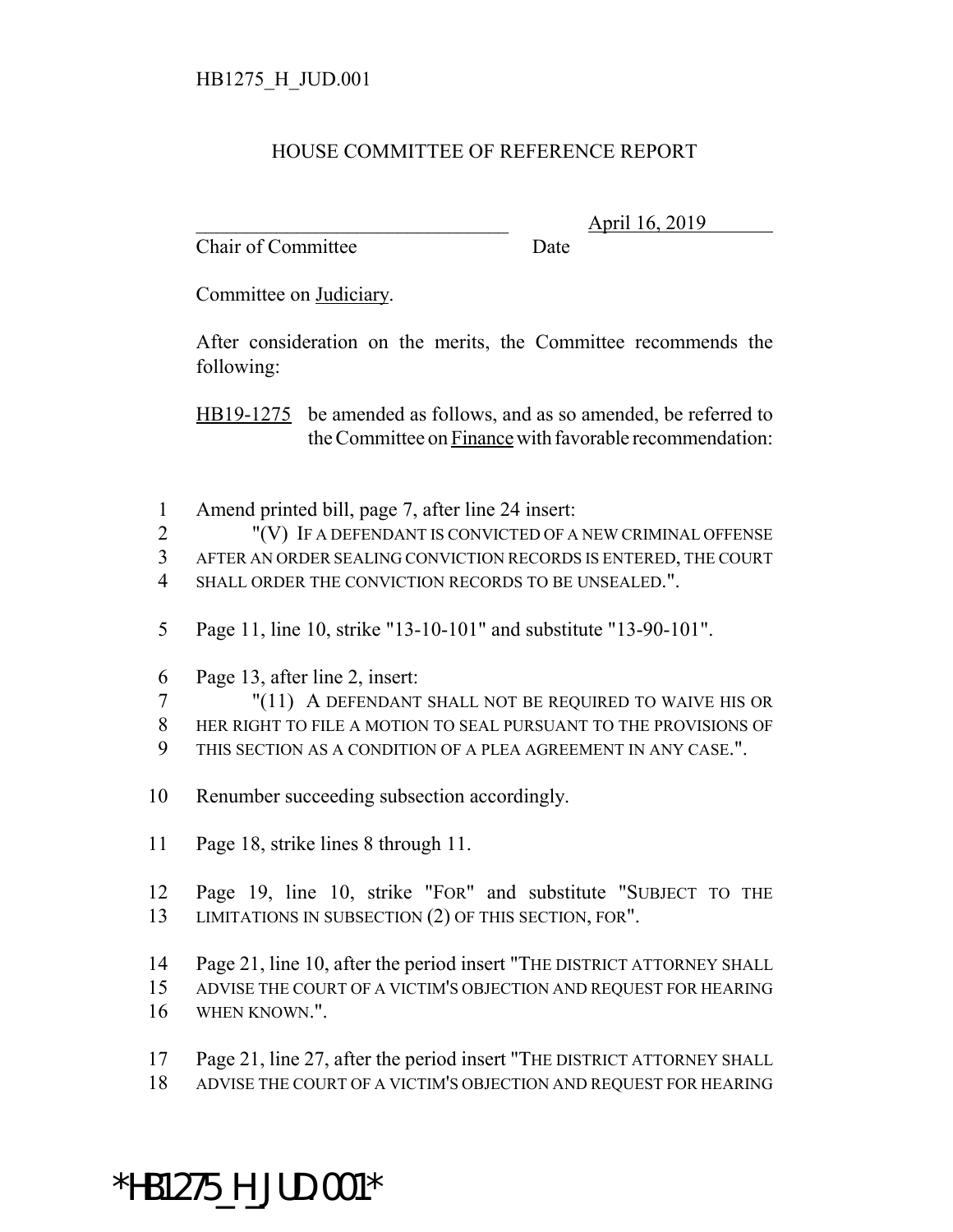- WHEN KNOWN.".
- Page 23, line 2, after "RETAINING" insert "PUBLIC ACCESS TO".
- Page 24, line 15, strike "OR".
- Page 24, strike line 17 and substitute "SECTION 18-1.3-406;".

 Page 24, after line 17 insert: "(H) SENTENCING FOR A FELONY CRIME ENUMERATED IN SECTION 7 24-4.1-302 $(1)$ ; (I) SENTENCING FOR A FELONY OFFENSE IN VIOLATION OF SECTION 18-9-202; (J) SENTENCING FOR AN OFFENSE CLASSIFIED AS A CLASS 1, 2, OR 3 FELONY OR A LEVEL 1 DRUG FELONY PURSUANT TO ANY SECTION OF TITLE 18; (K) SENTENCING FOR AN OFFENSE IN VIOLATION OF PART 1 OF 14 ARTICLE 6 OF TITLE 18; OR (L) SENTENCING FOR AN OFFENSE IN VIOLATION OF SECTION 18-5-902 (1).".

- Page 25, line 9, after "RECORDS" insert "EXIST".
- Page 28, line 13, after "RETAINING" insert "PUBLIC ACCESS TO".
- Page 28, strike line 17 and substitute "24-72-706 (1)(g).".
- Page 28, strike lines 18 through 27.
- Strike pages 29 and 30.
- Page 31, strike lines 1 through 26.
- Page 32, line 6, strike "SECTIONS 24-72-706 AND 24-72-709." and substitute "SECTIONS 24-72-704 AND 24-72-705.".
- Page 32, line 7, strike "SECTIONS 24-72-704 AND 24-72-709," and substitute "SECTION 24-72-703 (11),".
- Page 32, after line 20, insert:
- "**SECTION 4.** In Colorado Revised Statutes, 24-4.1-302, **amend**

\*HB1275 H JUD.001\*  $-2$ -